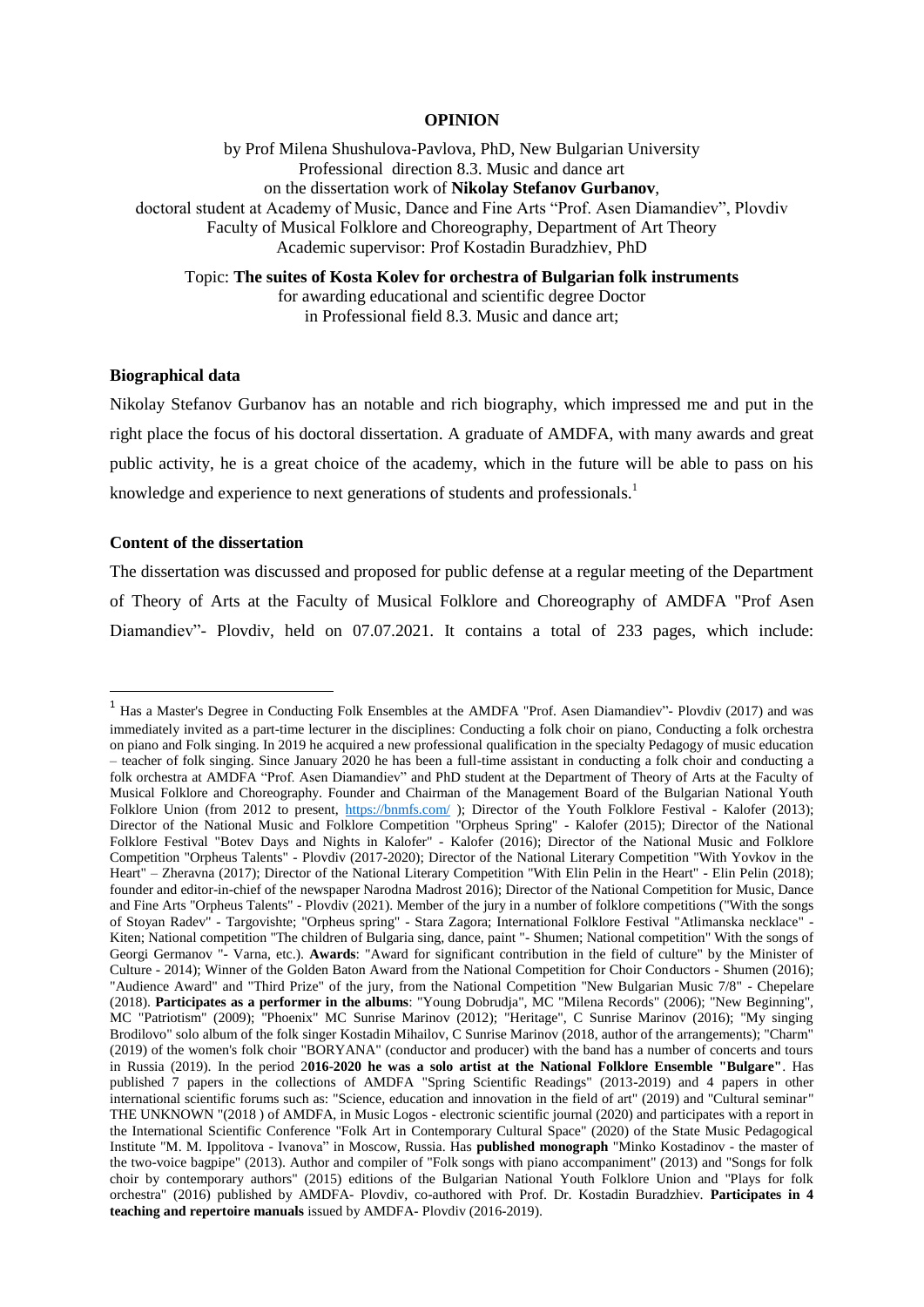introduction, three main chapters<sup>2</sup>, conclusion, contributions to the dissertation, 5 appendices, a list of scientific publications on the research topic and references (containing 96 titles and 10 Internet sources).

### **Precisely formulated objectives and tasks of the dissertation**

**.** 

The **object** of the present study are the suites for orchestra of Bulgarian folk instruments by the composer Kosta Kolev as the intersection of three important aspects: the orchestra of folk instruments, the work of the composer Kosta Kolev and the genre "suite". The personality and work of K. Kolev. Kolev's works are unique artistic examples with an innovative approach in the processing of Bulgarian folk music, with indisputable constructive solutions related to the instruments in the folk orchestra. The **subject** of the research are the compositional techniques of Kosta Kolev in the genre "suite". The idea to study this particular subject on the suite genre is substantiated in the section dedicated to this problem in the second and third chapters of this paper. The main objective of the research is to extract and systematize information about the compositional techniques in the suites for orchestra of folk instruments by Kosta Kolev. The dissertation has the following **objectives**: 1). To search, collect and systematize scores of works for orchestra by Bulgarian folk instruments in the genre "suite", created and arranged by Kosta Kolev. 2). To analyze the musical works, specifying a terminological apparatus to be applied specifically in the analytical process (compiled and included in the beginning of chapter two). 3). To study the history, the current state and to systematize data of different nature (including

<sup>&</sup>lt;sup>2</sup> Introduction. Chapter one: 1.1. The personality and work of Kosta Kolev. (1.1.1. Literature review. 1.1.1.1. Sources of biographical data. 1.1.1.2. Published works. 1.1.1.3. Data sources for the Folk Song Ensemble at the Bulgarian Radio. 1.1.4. Sources giving information and assessment for the creative activity of Kosta Kolev 1.1.2 Biographical data about Kosta Kolev 1.1.3 The personality and contributions of Kosta Kolev) 1.2. The work of Kosta Kolev in the Folk Song Ensemble as part of the history of the Orchestra of Folk Instruments in Bulgaria. (1.2.1. Origin of the Orchestra of Folk Instruments - a brief historical overview. 1.2.2. The Folk Song Ensemble at the Bulgarian Radio and Kosta Kolev.) 1.3. The genre "suite" and the place of the orchestral suites of Kosta Kolev in his work. (1.3.1. The founders and their followers in creating and establishing the genre of processed folk music for orchestra of folk instruments. 1.3.2. The creative heritage of Kosta Kolev an overview. 1.3.3. The genre "suite" and the place of orchestral suites of Kosta Kolev in his work 1.3.4 Classification of the suites according to the genre specifics of the melodic material.). **Chapter two**: 2.1. Methodological aspects. Clarification of the terminological apparatus. (2.1.1. Research methodology. 2.1.2. Theoretical approach and terminology regarding the orchestral invoice. 2.1.3. Problems of structural analysis and terminology of the musical structure. 2.1.4. Theoretical basis and terminology of harmonic annals.) 2.2. Kosta Kolev's suites of instrumental-dance type. (2.2.1. "Pleven Suite" - a model of synthetic thinking of Kosta Kolev. 2.2.2. "Haskovo Suite" - innovative approaches in orchestration and scale drama. 2.2.3. "Chirpan Suite": compositional solutions in a work for "New Bulgarian music". 2.2.4. Suite "Old Dobrich"- "Dobrudzha trio" and the colorful picture of the heterogeneous texture. 2.2.5. "Shopska suite" - the element of Shopa dances and folklore variance. 2.2.6." Pirin suite": Metrorhythmic and textural diversity in the unity of the orchestra of tambourines.) 2.3. Conclusion. **Chapter three**: 3.1. General characteristics. 2. First group of instrumental-song suites. (3.2.1. "Strandzha Suite" on songs from the repertoire of Magda Pushkarova. 3.2.2. "Suite of Bulgarian folk melodies" - dialogue between Pirin and Thrace. 3.2.3. Thracian melodies and rhythms - from folklore variance to the creation of 3.2.4 Comparative analysis of the three suites and the first attempt to summarize the compositional style of Kosta Kolev.) 3.3. Second group of instrumentalsong suites. (3.3.1. "Rhodope Suite" - the songs of Boyka Prisadova and the ancient beauty of the Dorian style. 3.3.2. "Kotel Suite" and the emblematic Kotel singers Ivan Kremov and Maria Leshkova. 3.3.3. "Pazardzhik Suite": songs by Nadka Karadjova, united by a common theme 3.3.4. "Pazardzhik Suite" (for soloist, choir and orchestra) - a way to enrich the ensemble and orchestral instruments. Bulgarian musical folklore 3.3.6 Two suites, presented by the method of auditory analysis 3.3.6.1. A theoretical model of Kosta Kolev's compositional style in music for an orchestra of folk instruments. (3.4.1. The orchestral thinking of Kosta Kolev. 3.4.2. The role of invoice in the construction of orchestral works. 3.4.3. The harmonious thinking of Kosta Kolev. 3.4.4. The structural thinking of Kosta Kolev.). **Conclusion**. **Contributions of the dissertation. Literature and Appendices**: Appendix № 1. Appendix № 2 Editions and other sources of information about published music works, part of the work of Kosta Kolev. Appendix № 3 Tapes, magnetic tapes and audio cassettes containing partial or full participation of Kosta Kolev as arranger, composer, conductor or accordion performer. Annex № 4 Interviews in relation with the research. Appendix № 5 Facsimiles of title pages of manuscripts of scores by Kosta Kolev.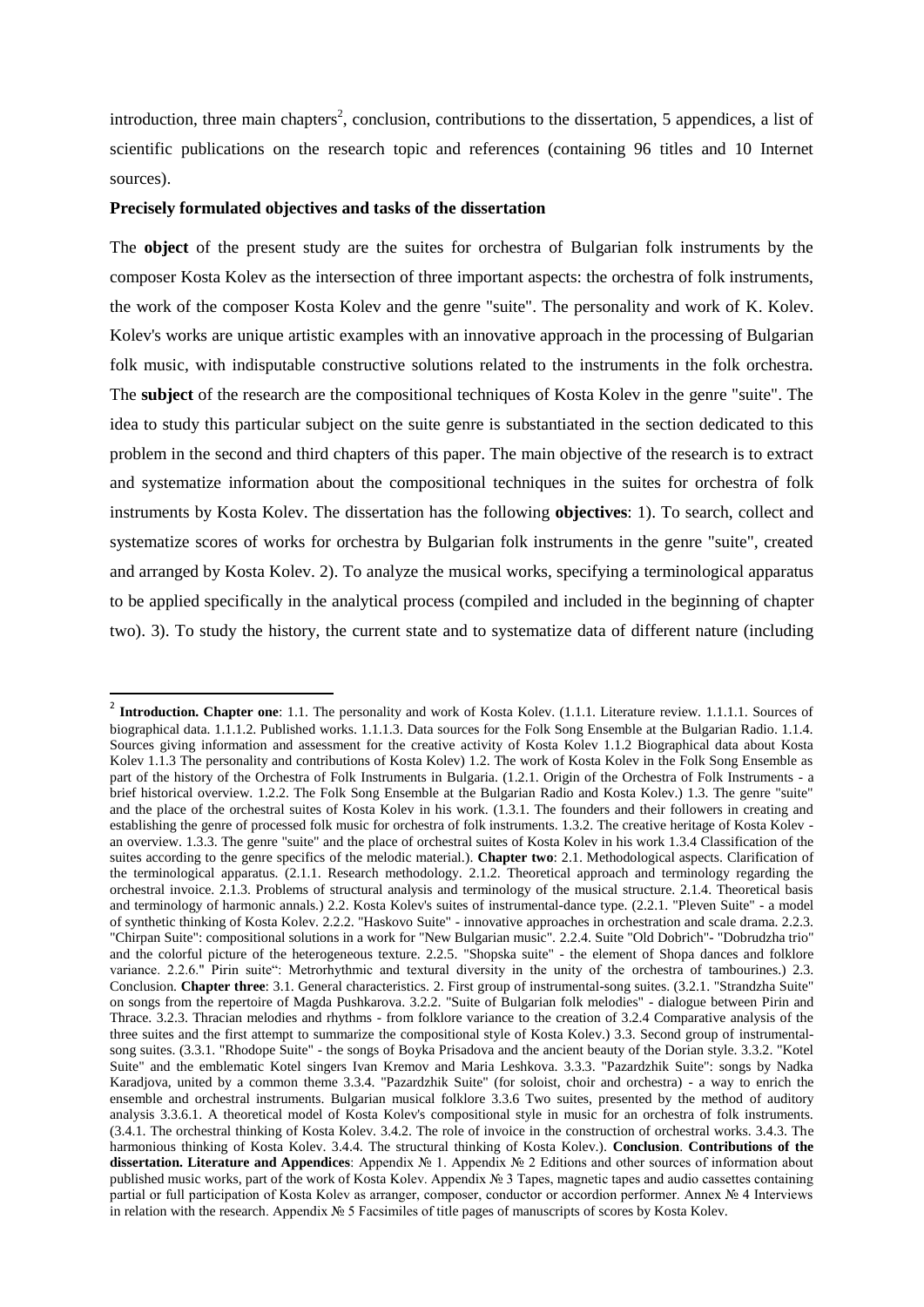biographical) related to the three sub-subjects of the research. 4). To conduct interviews with performers, composers and conductors, directly or indirectly related to the work of Kosta Kolev.

## **Significance of the researched problem in scientific and scientific-applied aspect**

The motive for choosing the topic is the artistic career of the candidate, which is as close to the folk music, as possible in the form of accordion performance. The essence of the topic is an in-depth study of the unique combination between the authentic state of Bulgarian folklore and the original creative thought, generated by the talent, skills, knowledge and experience of Kosta Kolev. These basic qualities describe a man who, with his talent and perseverance, feeling and respect for the Bulgarian folk music, became a revolutionary in building the orchestra of folk instruments in a constructive and artistic aspect. Kosta Kolev's work is a foundation on which generations of Bulgarian composers and arrangers "step" in the creation of their works for orchestra of Bulgarian folk instruments (arrangements of songs and instrumental melodies, music for dance performances, pieces for orchestra of folk instruments and ensemble music). This text is sanctioned by Mrs. Maria Leshkova – the wife of Kosta Kolev. Due to restrictions related to the copyright of unpublished works, only fragments of them are given in the dissertation in the form of musical examples. Reconstructing the overall picture of his work, as well as the access to the scores of the suites, mostly preserved on manuscripts, require a great deal of research, which the candidate has done well.

### **Degree of knowledge of the problem and correspondence of the used literature**

Nikolay Gurbanov's dissertation is serious, well-arranged, detailed and logical. Both his personal attitude and the scientific approach in his work are evident. He has used different scientific methodology: **Analysis** – structural, harmonic, textural, orchestral, comparative. **Synthesis** at all levels of the research – in the synthesis of information from different sources, reconstruction of historical facts, in the interim summaries, in the theoretical chapters of the dissertation. **Classification** in the organization of the individual elements in groups according to certain criteria. **Interview** - to gather primary information. The following **conclusions of Gurbanov** are worth mentioning: The study confirms the thesis about the essential place of the suite as a genre in Kosta Kolev's work for orchestra of folk instruments. The more detailed structure of the works reveals the complex action of qualities and specifics that the composer has "worked out" and established in his smaller compositional forms. The suite allows for a larger expression of the creative pursuits and dramaturgical views of the composer, for a diverse orchestral realization with highly artistic functions and representative nature. The suite has a unifying structure for different songs or instrumental melodies, which in their joint action reveal the regional specifics in various ways. The genre of the suite in the works of Kosta Kolev represents almost all folklore areas and regions of the country.

## **Correctness in citation**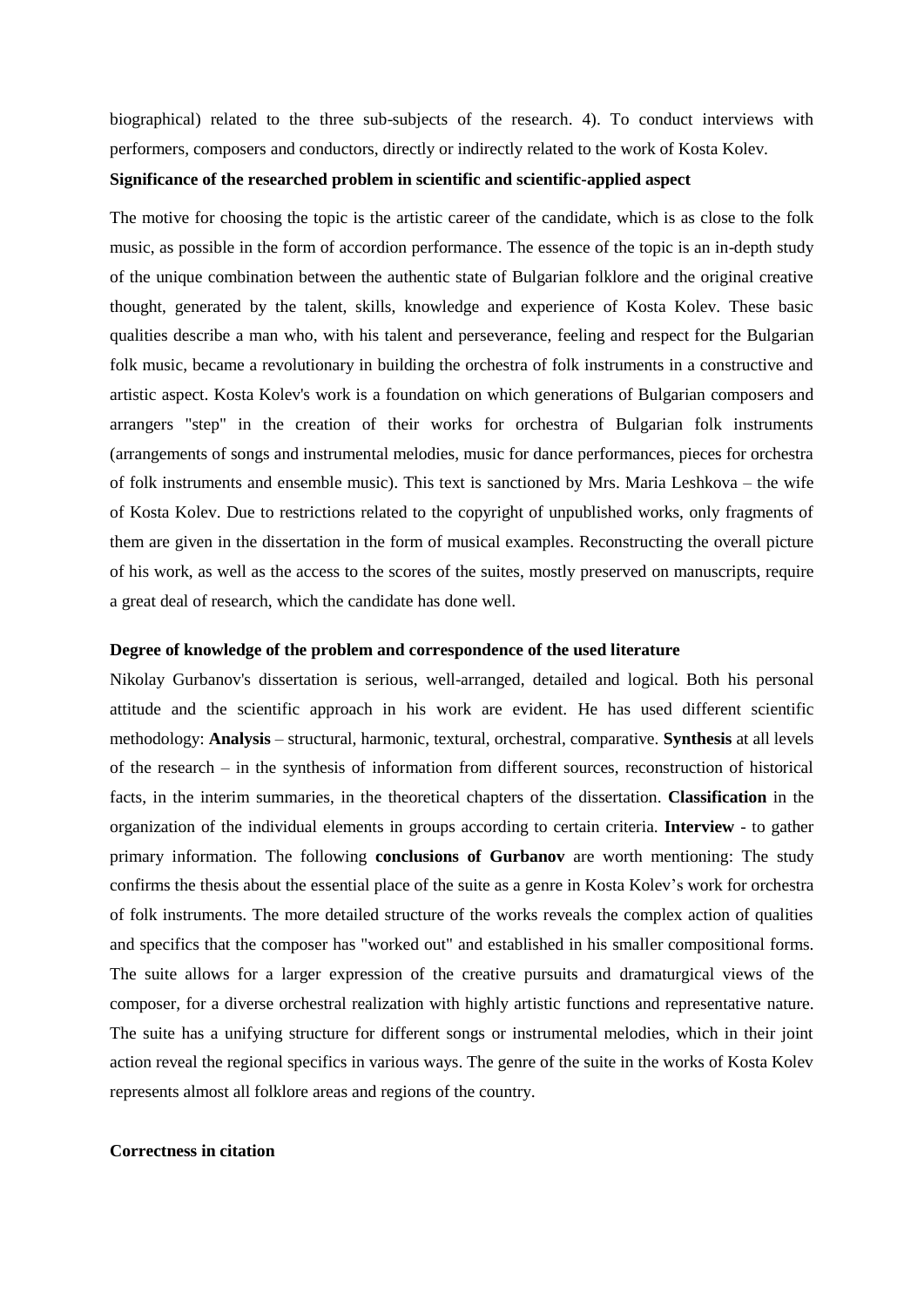Nikolay Gurbanov is accurate and correct in his quotations. He uses as a basis an extensive bibliography (106 sources), on which he built and proved his thesis.

### **The contributions of the dissertation are as follows**

- 1. It studies and systematizes sufficient information on the contributions of Kosta Kolev in all the main spheres of his compositional work, as well as in the collection, recording and popularization of the Bulgarian musical folklore; about his activity in the Folk Song Ensemble at the Bulgarian Radio as part of the general history of the instrumental folk (folklore) orchestra in Bulgaria.
- 2. It offers a theoretical model of Kosta Kolev's compositional style in music for orchestra of folk instruments
- 3. A terminological model for analysis of the works of Kosta Kolev has been developed, which is applicable to the music for orchestra of folk instruments and other Bulgarian composers.
- 4. The original songs and performers of the melodies contained in the suites of the "instrumentalsong" type in the works of Kosta Kolev have are found.
- 5. The used methodology is substantiated, integrating the analytical and hermeneutic approaches as a way of studying author's music (as composer's thinking) on folklore material.
- 6. Interviews were conducted with persons who had in-depth professional relationships with Kosta Kolev. The interviews, given in full in Appendix 4, are valuable for the overall process of creating and validating the modern forms of existence of the processed Bulgarian musical folklore.

# **Assessment of the correspondence of the author's abstract with the main positions and contributions of the dissertation work**

The abstract corresponds to the dissertation and correctly conveys the nature of the doctoral thesis.

### **Personal qualities of the author (if the reviewer knows him)**

I have no personal impressions of Nikolay Gurbanov. I can only congratulate him for the wonderful work (clean, accurate and orderly), for the great activity – artistic and scientific (publications), as well as teaching aids and recordings of materials related to the present thesis in a broader aspect. I believe that AMDFA will benefit from the future work and development of Mr. Gurbanov. I especially congratulate his supervisor.

## **Publications on the topic of the dissertation**

The doctoral student has enough publications on the topic:

*Papers from scientific conferences published in collections*: 1) **Gurbanov**, Nikolay. Development of the Bulgarian orchestra of folk instruments from the fifties of the twentieth century to the present day. - In: Spring Scientific Readings, April 27-28, 2018, Plovdiv. Plovdiv: AMDFA "Prof. Asen Diamandiev" – Plovdiv, 2018, pp. 132–138. ISSN 1314-7005. 2) **Gurbanov**, Nikolai. The